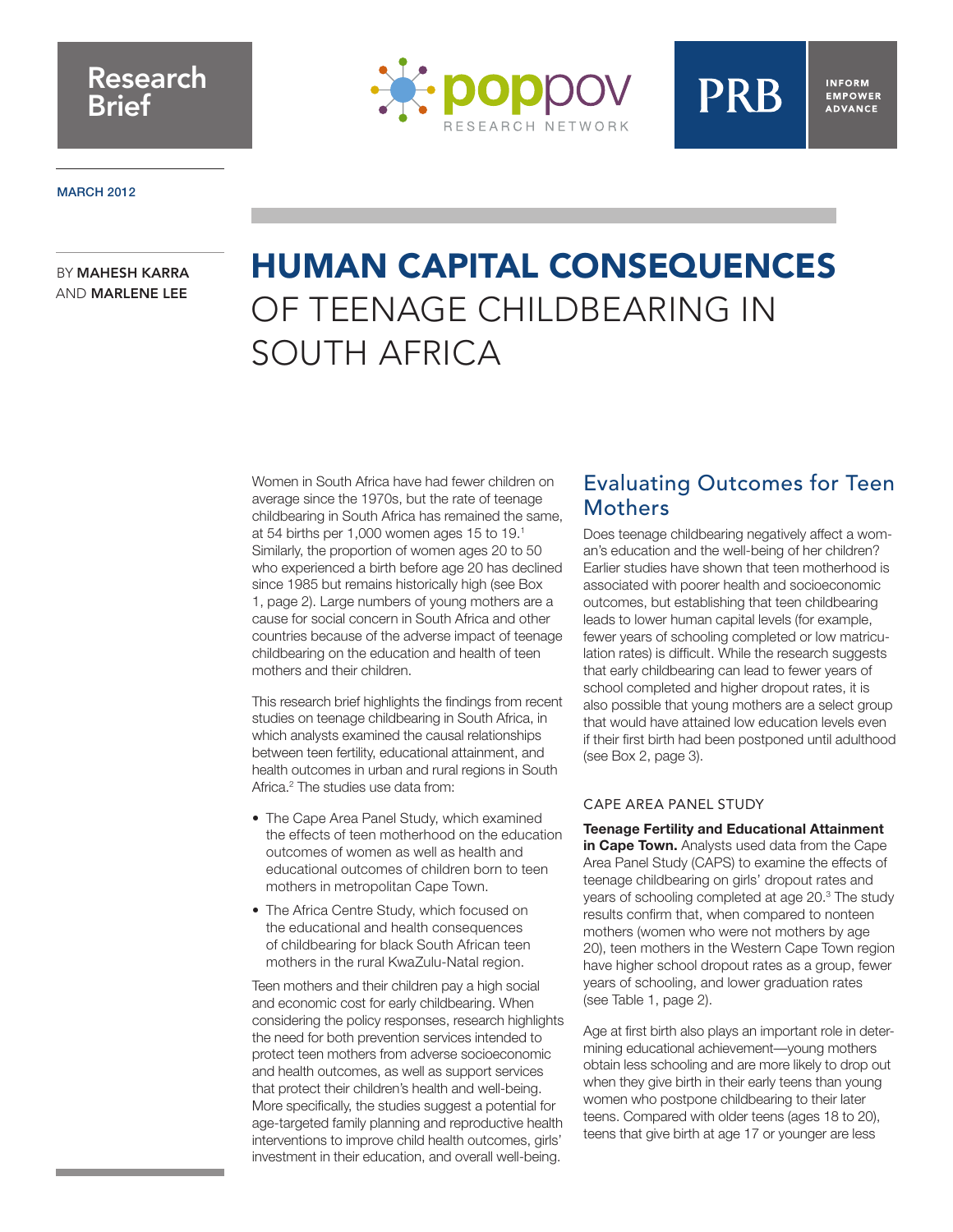#### TABLE 1

#### Teen Mother Educational Attainment, Cape Town

|                                                            | <b>TEEN MOTHER</b> | <b>NONTEEN MOTHER</b> |
|------------------------------------------------------------|--------------------|-----------------------|
| Years of education<br>completed by age 20                  | 9.6                | 10.1                  |
| Percent dropping out<br>of school                          | 76.4               | 57.6                  |
| Percent successfully<br>completed high school<br>by age 20 | 21.8               | 30.9                  |

**Notes:** A teen mother is defined as a woman who has her first child by age 20. A nonteen mother is defined as a woman who has her first child after age 20.

**Source:** Vimal Ranchhod et al., "Estimating the Effect of Adolescent Fertility on Educational Attainment in Cape Town Using a Propensity Score Weighted Regression," *Southern Africa Labour and Development Research Unit Working Paper* 59 (2011). Mean differences are statistically significant.

likely to have completed secondary school and, on average, will have been in school for half a year less by age 20.

The CAPS data suggest a significant and negative effect of adolescent childbearing on education, but also indicate that teen mothers are more likely to come from families with fewer economic resources and lower education. Disadvantages such as living in a poor neighborhood or having parents with low levels of education contribute to both lower educational attainment and an increased probability of being a teen mother. Although these disadvantages may account for a significant part of the educational deficit between women who gave birth in their teens and those who did not, part of the difference may be attributed to the birth prior to age 20.

**Education of Children Born to Teen Mothers.** In addition to teenage mothers having lower school attendance, their children also have lower levels of school achievement. Analysts assessed the educational outcomes of children born to adolescent girls in Cape Town to better understand this relationship.4 The children of colored teen mothers tend to have lower than average math scores for their age, are more likely to drop out of school by age 16, and are less likely to complete high school. The children of African teen mothers are only at risk of lowerthan-average math scores. (In South Africa, the population is primarily comprised of four groups: "African" or "black" South Africans, "white" South Africans, "colored" South Africans, and "Asian" South Africans.<sup>5</sup>) For both groups of children, being born to a teenage mother is not the only reason the children have lower educational achievement. Comparison of these children's educational outcomes to those of siblings or cousins born to older mothers suggests that socioeconomic background contributes more to lower educational attainment than teen childbearing does. In general, being born to a teen had less of an effect on a child's educational outcomes than it did on the teen mother's own educational achievement.

#### BOX 1

### Trends in South African Teen **Fertility**

Recent trend analyses from South Africa have shown that rates of teen childbearing are gradually decreasing and average age of first birth among teen mothers is slowly increasing (see figure). Still, approximately 2.7 million South African women (about one of every four women ages 20 to 50) have given birth before age 20. In addition, over 35 percent of children under age 20 (about 7 million children) were born to teen mothers.

#### Proportion of 20-Year-Old South African Women, All Races



**Source:** Cally Ardington, Nicola Branson, and Murray Leibbrandt, "Trends in Teenage Childbearing and Schooling Outcomes for Children Born to Teens in South Africa," *Southern Africa Labour and Development Research Unit Working Paper* 75 (2012).

The proportion of women who experience teenage childbearing also varies significantly by province and population group. The Western Cape and Free State provinces share the lowest teen motherhood rates (less than 20 percent within each province). In contrast, more than 30 percent of women in the KwaZulu-Natal province have given birth by the age of 20.

Although the rate of teen motherhood in South Africa remains high, there has also been an increase in the age at first birth among teen mothers, particularly for Africans—fewer adolescent women in South Africa are becoming mothers before turning 16.

**Teenage Childbearing and Child Health.** Analysts also used CAPS to consider how being born to a girl younger than 20 years old affects child health and well-being.<sup>6</sup> They evaluated the effect on children's birth weight and height. After adjusting for prebirth characteristics of mothers, they found that the first-born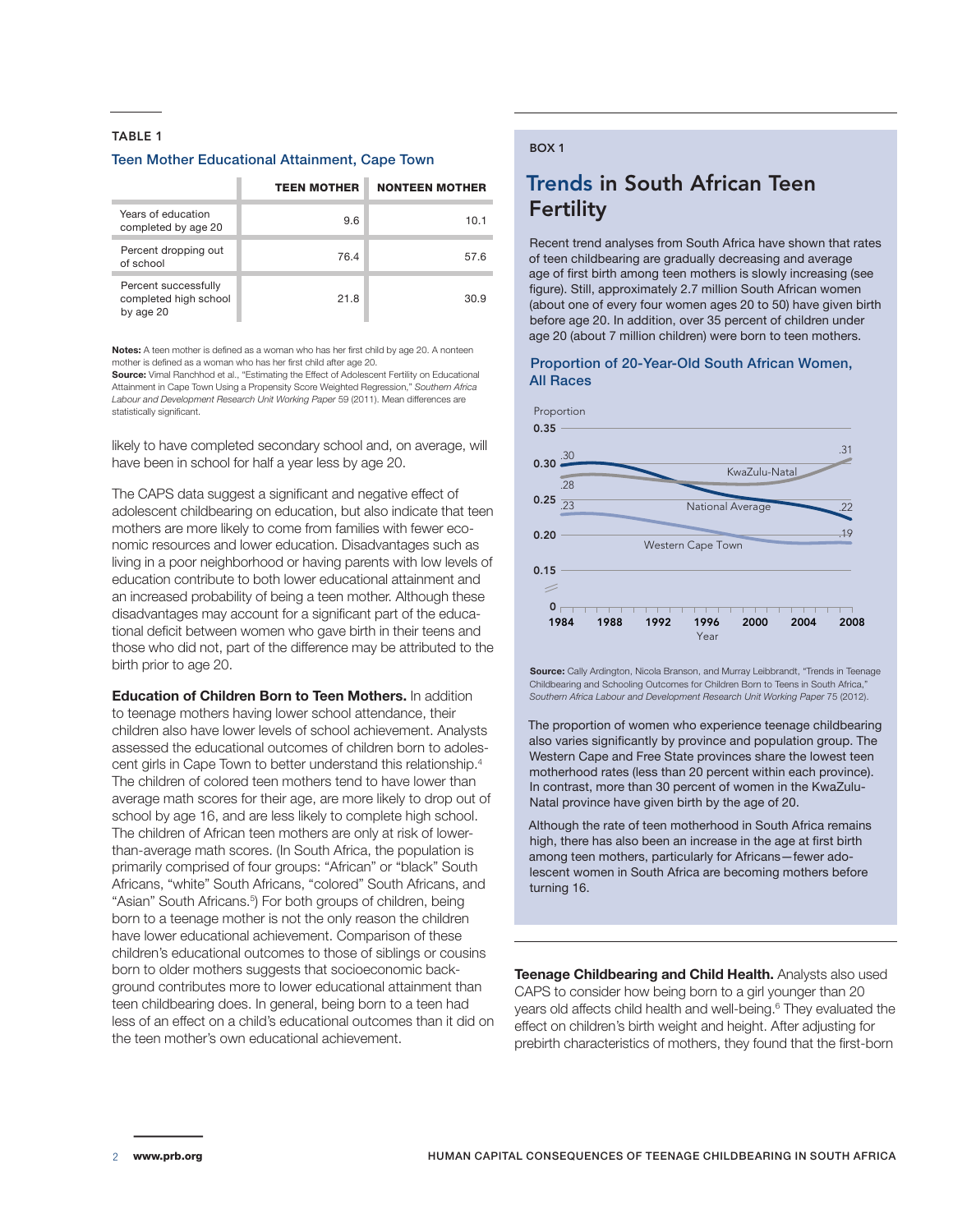#### TABLE 2

#### Child Height and Weight, Cape Town

|                                                         | <b>CHILD OF TEEN</b><br><b>MOTHER</b> | <b>CHILD OF</b><br><b>NONTEEN MOTHER</b> |
|---------------------------------------------------------|---------------------------------------|------------------------------------------|
| Percent of children<br>born under 2.5 kg                | 17                                    |                                          |
| Percent of children<br>below average height<br>for age* | 37                                    | 18                                       |

\*Average head size and height for age are established by World Health Organization reference population statistics. Estimates in the "Child of Nonteen Mother" column are weighted using the propensity score weight such that the samples for both columns are comparable on prechildbearing characteristics.

**Source:** Cally Ardington, Nicola Branson, and Murray Leibbrandt, "Health Outcomes for Children Born to Teen Mothers in Cape Town, South Africa," *Southern Africa Labour and Development Research Unit Working Paper* 55 (2011).

children of young mothers are more likely to be underweight at birth and more likely to be physically stunted (short for their age) after six months (see Table 2).

Findings also suggest large differences in how teen births affect colored and African populations. While children born to colored and African teens appear at risk of stunting and being underweight at birth, for colored children the disadvantage is almost double that for African children.

#### AFRICA CENTRE STUDY

#### **Adolescent Childbearing and Educational Attainment.**

Ardington, Menendez, and Mutevedzi examined the relationship between teenage childbearing and educational attainment in the rural KwaZulu-Natal region using longitudinal data collected by the Africa Centre Demographic Information System (ACDIS).<sup>7</sup> When women who have their first child before age 20 and women whose first birth is after age 20 are compared on the basis of characteristics measured before their children were born, there is no evidence that teen mothers are lagging behind in schooling, are less likely to be enrolled, or differ in their household characteristics. School enrollment rates for teen mothers drop only in the period immediately preceding birth. After the birth, however, enrollment rates for teen mothers differ significantly from rates for other teenage girls. Any differences in educational attainment between mothers and nonmothers may therefore be strongly attributed to the effect of pregnancy and childbearing rather than to household economic conditions.

The study findings indicate that in terms of educational outcomes, teen mothers (women who have their first child before the age of 20) are very different from nonteen mothers. Teen mothers lag two-thirds of a year behind, on average; are 25 percentage points more likely to drop out of high school; and are 20 percentage points less likely to graduate from school before age 22.

#### BOX 2

### Data and Measurement Concerns

Early childbearing may reduce the amount of time spent in school and ultimately in the labor force, but it is also possible that young mothers are a select group who would have attained low levels of education and limited employment even if they postponed childbearing.

To measure the impact of teen childbearing as accurately as possible, a number of research studies highlighted in this brief used statistical methods to compare teen mothers to nonteen mothers who have similar prechildbearing characteristics. The studies estimate the effect of teenage childbearing by:

- Accounting for other factors in the teen girls' background that might have produced the observed education and health outcomes.
- Comparing those women who had children as teens with other women with almost identical characteristics, but who did not have children as teens (matching).
- Comparing children born to mothers in their teens to siblings born to the same mother at an older age or to cousins not born to teens.

Through these measurement adjustments, researchers aimed to produce more precise estimates of the true impact of teen fertility. Knowing the true size of this effect may be significant in helping to identify the appropriate allocation of resources to policies and programs that would decrease the number of future teenage mothers or that would mitigate the effects on teen mothers and their children. In countries where the socioeconomic conditions of teenagers prior to their pregnancy has less influence on the outcomes, it might well be more important to allocate greater resources to prevention than to treatment.

Births to young women before age 17 are associated with even greater educational deficits. Young teen mothers (women who have their first child at age 17 or younger) are about 50 percentage points more likely to drop out of high school than nonteen mothers. Those who remain in school lag behind teens who do not have any children until after age 20 by over a year, on average. Some teen mothers in the KwaZulu-Natal region do return to school after their children's births, particularly those young teen mothers who, before the birth of their children, had advanced ahead of their age group.

**Teen Childbearing and Mortality Risk.** Using data from the ACDIS, researchers documented and assessed maternal health outcomes and mortality risk for African teen mothers in KwaZulu-Natal over the course of a decade. The research suggests that adolescent fertility is strongly associated with a higher risk of mortality before age 30: Teen mothers are more likely than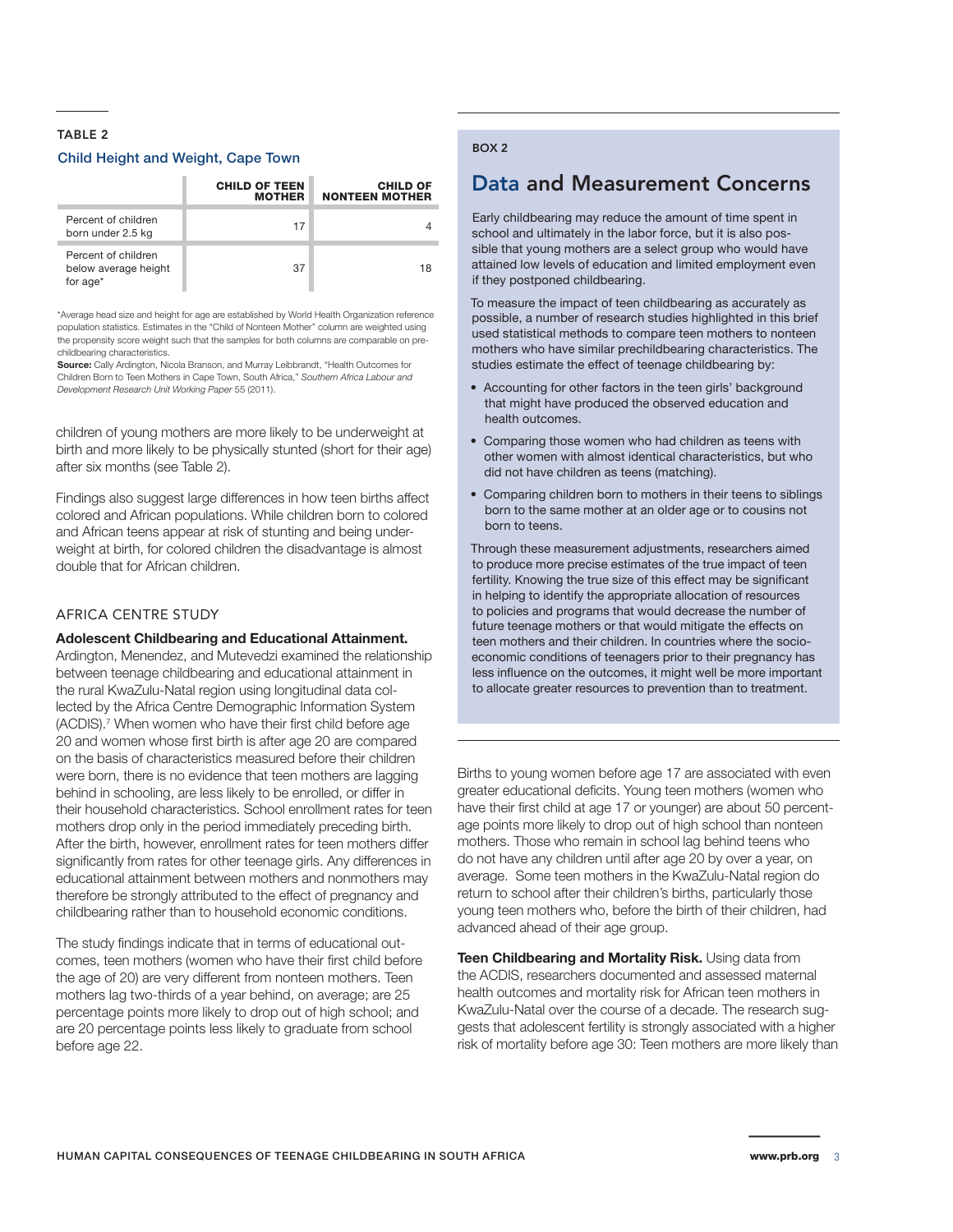#### TABLE 3

#### Mortality Status Six Years After First Interview, KwaZulu-Natal

|                                                             | <b>TEEN MOTHER</b> | <b>NONTEEN MOTHER</b> |
|-------------------------------------------------------------|--------------------|-----------------------|
| Percent of mothers<br>alive after six-year<br>follow-up     | 74.7               | 82.1                  |
| Percent of mothers<br>deceased after six-<br>year follow-up | 9.96               | 6.34                  |
| Percent of deaths due<br>to AIDS                            | 75.0               | 70.9                  |

**Source:** Cally Ardington, Nicola Branson, and Murray Leibbrandt, "Health Outcomes for Children Born to Teen Mothers in Cape Town, South Africa," *Southern Africa Labour and Development Research Unit Working Paper* 55 (2011).

nonteen mothers to have died over a six-year period of observation (see Table 3).

### Teen Mothers at Risk

Despite differences in the designs of the studies described in this brief, the research conclusively finds teen mothers to be at risk of worse educational outcomes. Teen childbearing is associated with lower levels of schooling and higher dropout rates for teen mothers. In addition, teen childbearing has adverse effects on maternal and child health, including low birth weight and stunted growth for children, and increased risk of death for mothers. These outcomes indicate that the societal cost of teenage childbearing goes well beyond the immediate effects on a girl's school attendance. There are significant and persistent intergenerational effects. Helping girls delay births until they are in their 20s or mitigating the negative effect of teen childbearing could reduce the risk of poor health and even death for teenage girls. Such actions could reduce the risk of low birth weight and stunting among their children.

The research findings indicate that the effect of teenage childbearing varies significantly by region and within region by the age and population group of the teenage mother. In particular, after taking into account differences attributed to background characteristics, the estimated effect of a teen birth on girls' educational outcomes seems to be greater in the rural KwaZulu-Natal region than in urban Western Cape Town. In both Cape Town and KwaZulu-Natal, the analyses suggest that the earlier a teen birth takes place, the more detrimental the effect on completing high school and the number of years a girl attends school.

Even though teenage childbearing rates in South Africa have been declining, the proportion of women ages 20 to 50 who

have experienced a birth before age 20 remains high (see Box 1, page 2). These trends, in conjunction with the research findings highlighted in this brief, suggest the need to lower the rate of teenage childbearing even further. Such measures may reduce the number of future young South African women and children who are at risk of significant adverse impacts from teenage childbearing. To this end, policies and effective programs must be directed at:

- **Giving teenagers good information about sexual behavior and their reproductive health rights from an early age.** Under South African law, adolescents are allowed to access clinics for check-ups, reproductive health advice, or free contraception without parental permission. Providing simple, usable information about these rights and about how and where teens can access these services from within their communities may serve to delay pregnancy and age at first birth, increase family planning use, and promote safe reproductive health practices.
- **Reducing stigma and discrimination toward teen mothers in schools.** A teen mother's level of education is critical to her overall well-being as well as the well-being of her children. Policies and programs that encourage young mothers to continue their schooling throughout pregnancy, as well as to resume their schooling after birth, must be supported.
- **Improving access to reproductive health and family planning services.** In particular, increasing the availability of health and nutritional services, especially antenatal and postnatal care services, would jointly benefit the young mother and her children.

Studies that have examined teen fertility in both developed and developing countries suggest that early childbearing is strongly associated with poor maternal and child health status, lower educational attainment, lower incomes, less involvement in the labor force, and increased poverty.<sup>8</sup> However, teenage mothers tend to come from poorer backgrounds and it may be that their educational attainment and income as adults would have been low even if they had postponed childbearing until adulthood. Also, the poor health outcomes associated with teenage childbearing might well be the result of the poverty in which these girls lived prior to becoming pregnant.

The evidence from South Africa underscores the importance of examining potential consequences of teenage pregnancy and assessing directly whether the underlying root causes are the socioeconomic conditions of the mothers prior to their teen pregnancy or early childbearing itself. The impact of adolescent childbearing on critical aspects of health and education makes it imperative to reduce the number of individuals at risk of these adverse outcomes.